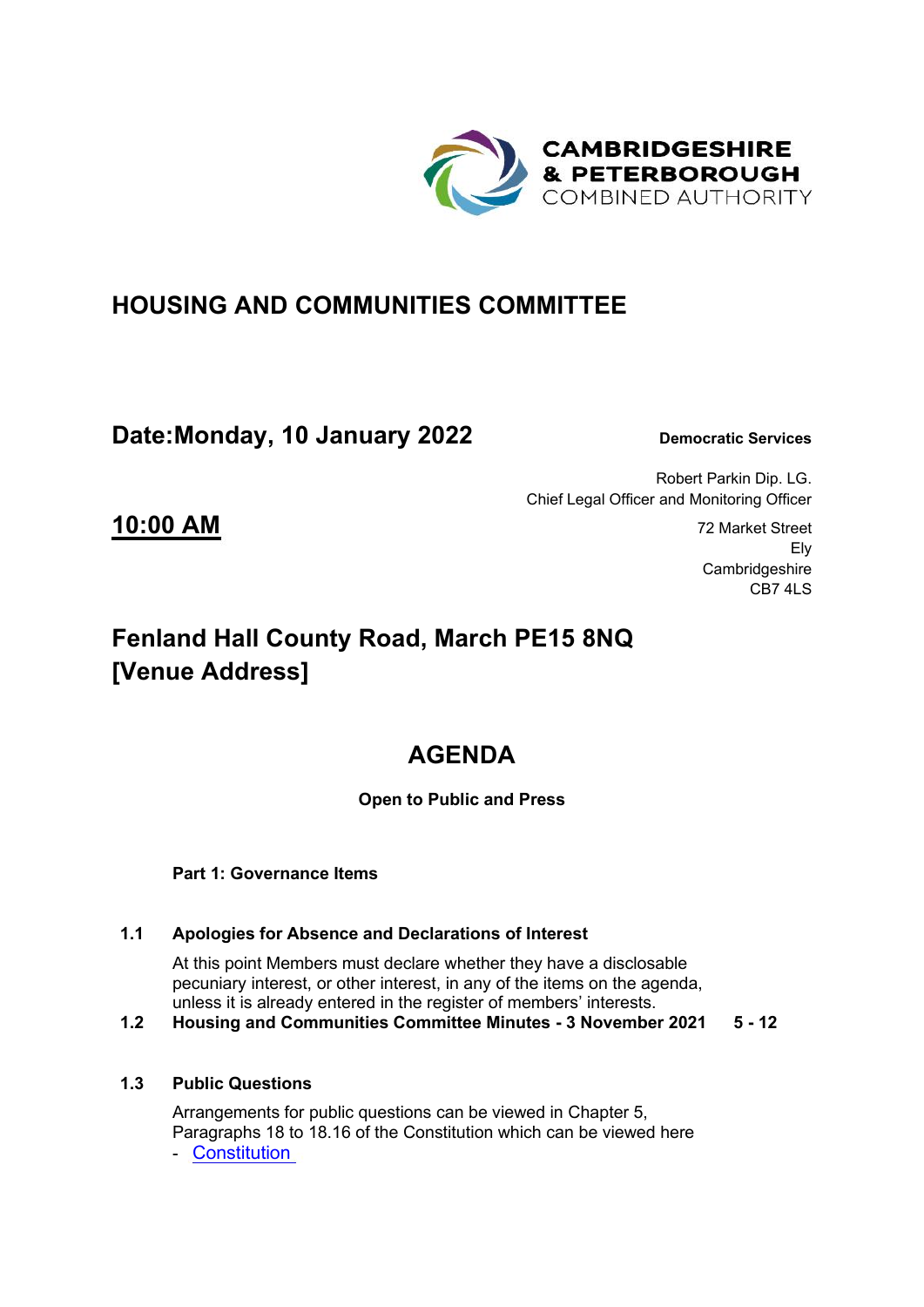| <b>Housing and Communities Committee Agenda Plan</b>     | $13 - 14$                                                                                                          |
|----------------------------------------------------------|--------------------------------------------------------------------------------------------------------------------|
| <b>Combined Authority Forward Plan</b>                   |                                                                                                                    |
| <b>Combined Authority Forward Plan</b>                   |                                                                                                                    |
| Part 2: Recommendations to Combined Authority Board      |                                                                                                                    |
| Digital Connectivity Strategy 2022-25 Business Case      | $15 - 68$                                                                                                          |
| <b>Community Housing Strategy</b>                        | $69 - 86$                                                                                                          |
| <b>Part 3: Programme Delivery</b>                        |                                                                                                                    |
| Implementation Update of the 2021-22 Affordable Housing  | $87 - 108$                                                                                                         |
|                                                          |                                                                                                                    |
|                                                          | 109 - 114                                                                                                          |
|                                                          |                                                                                                                    |
| 2021-22 Affordable Housing Programme Land at Potton End, | 115 - 120                                                                                                          |
| <b>Eltisley</b>                                          |                                                                                                                    |
| Part 4: Date of Next Meeting                             |                                                                                                                    |
| 9 March 2022                                             |                                                                                                                    |
| 3.2 i                                                    | Programme<br>2021-22 Affordable Housing Programme Great Haddon, Off<br>London Road, Yaxley, Peterborough (revised) |

#### **COVID-19**

The legal provision for virtual meetings no longer exists and meetings of the Combined Authority therefore take place physically and are open to the public. Public access to meetings is managed in accordance with current COVID-19 regulations and therefore if you wish to attend a meeting of the Combined Authority, please contact the Committee Clerk who will be able to advise you further.

The Housing and Communities Committee comprises the following members:

*For more information about this meeting, including access arrangements and facilities for people with disabilities, please contact*